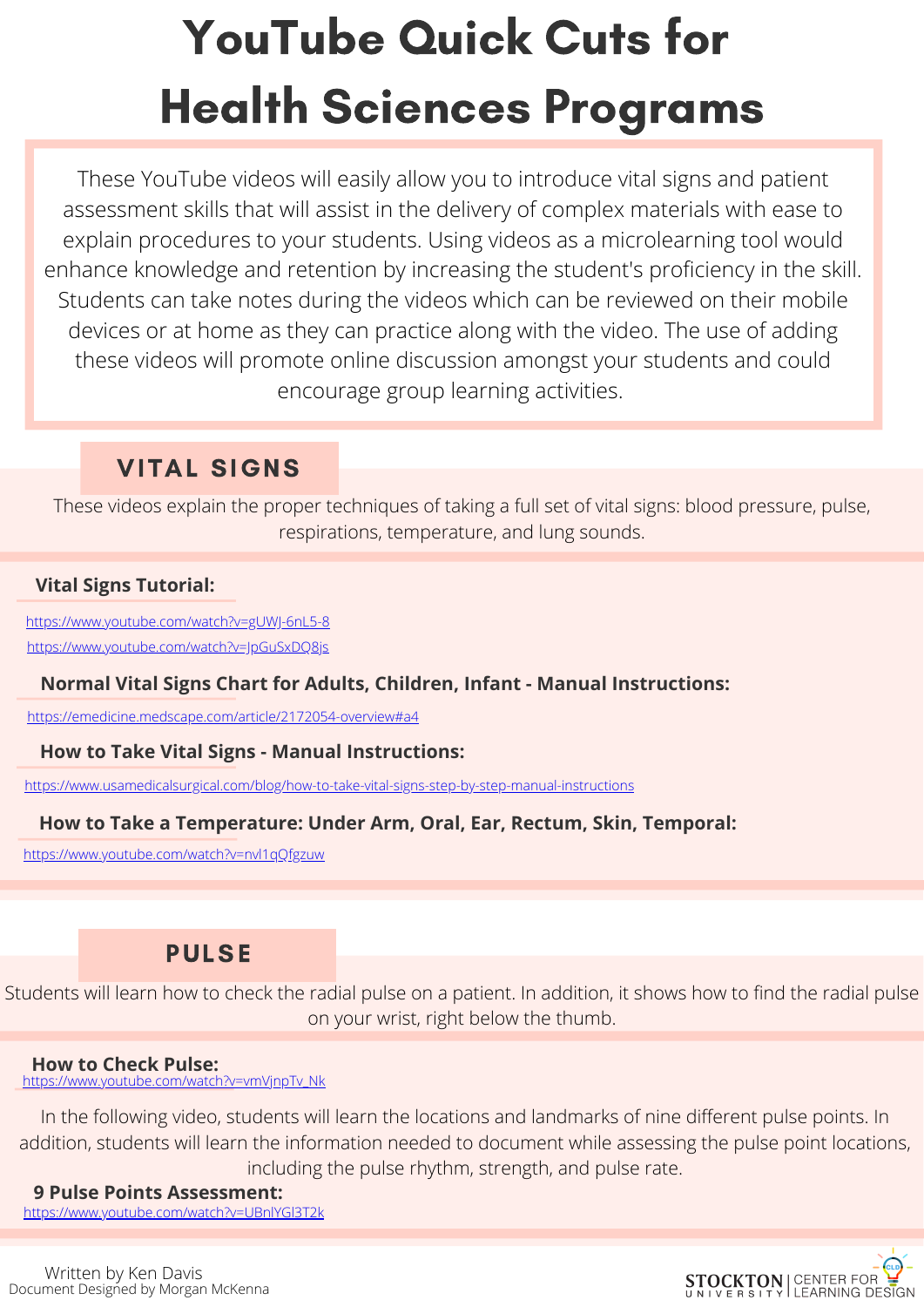### BLOOD PRESSURE

These videos will teach students to identify and interpret the graduation markings on an aneroid sphygmomanometer dial. They will also teach students to determine systolic and diastolic blood pressure by reading the dial and listening to Korotkoff sounds.

### **Blood Pressure Only Tutorial:**

<https://www.youtube.com/watch?v=bHXvhOQ0hYc>

#### **Blood Pressure Only Tutorial:**

<https://www.youtube.com/watch?v=lKtfwiwHjLI>

#### **How Does Blood Pressure Work:**

<https://www.youtube.com/watch?v=Ab9OZsDECZw>

# HEALTH ASSESSMENT

This video is an example of a Health History interview with vitals.

### **Health Assessment and Vital Signs:**

<https://www.youtube.com/watch?v=wW05dgpjalI>

# RESPIRATION

These videos explain how to calculate a respiratory rate, assessment of respiratory rhythm (inspiratory and expiratory phrases) and breathing effort by the patient (dyspnea) on an adult, which is an important skill for healthcare providers.

### **How to Count Respiration/Counting Respiratory Rate**

<https://www.youtube.com/watch?v=Xr-Bucc2J38>

#### **Counting Respiratory Rate:**

<https://www.youtube.com/watch?v=IDFaPKFbIO8>

# LUNG SOUNDS NORMAL AND ABNORMAL

Lung sounds for assessment and auscultation of bronchial, bronchovesicular, and vesicular breath sounds for healthcare professionals. These videos focus on normal and abnormal lung sounds.

#### **Normal Lung Sounds:**

<https://www.youtube.com/watch?v=JFWMJGtmG5E>

### **Abnormal Lung Sounds:**

[https://www.youtube.com/watch?v=U8byn2NT\\_lo](https://www.youtube.com/watch?v=U8byn2NT_lo) <https://www.youtube.com/watch?v=G3d7oW5dWcs>

### **Rales vs. Rhonchi:**

<https://www.youtube.com/watch?v=RZlLUmMbbGU>